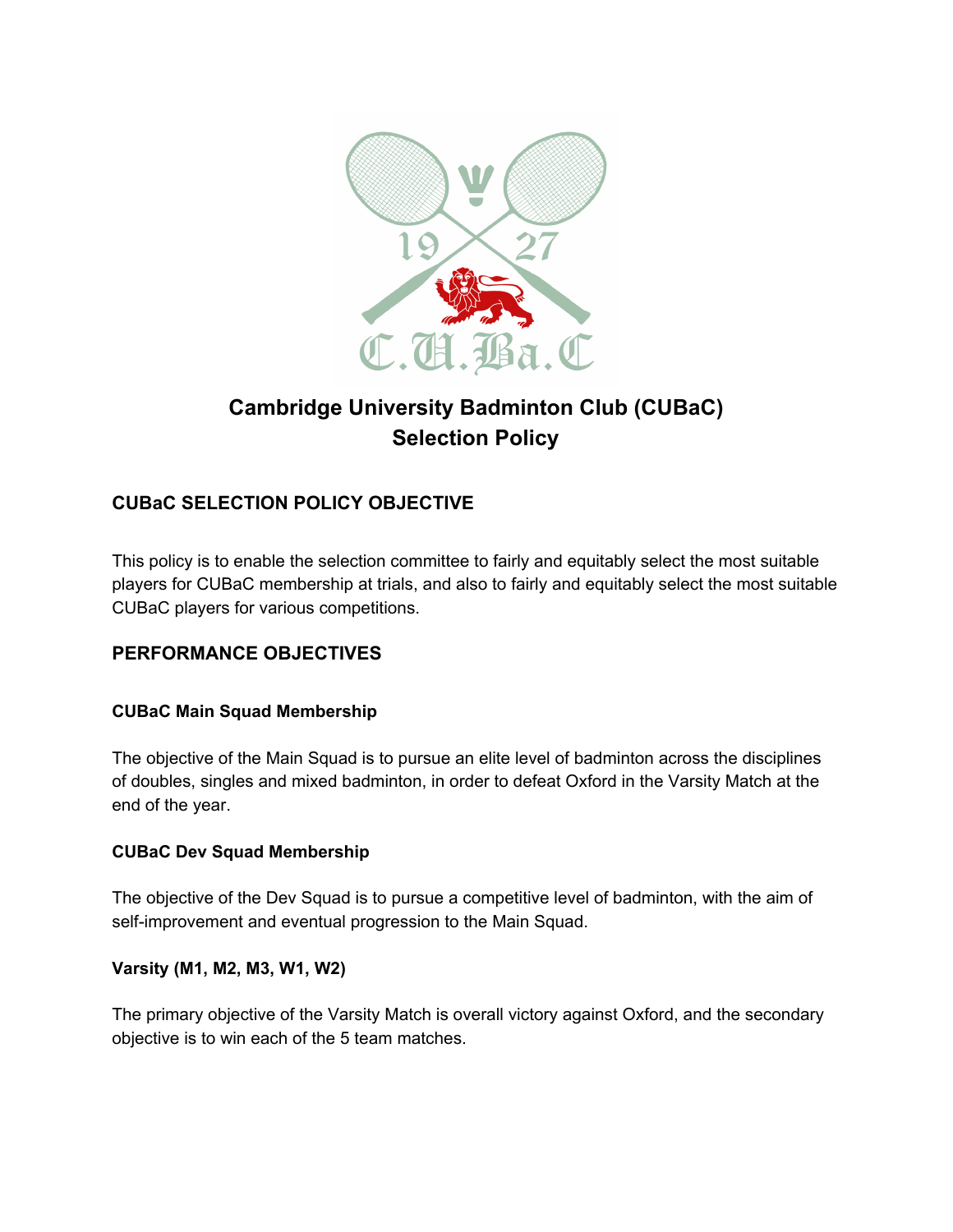#### **Mixed Varsity (X1, X2)**

The primary objective of the Mixed Varsity Match is overall victory against Oxford, and the secondary objective is to win each of the 2 team matches.

#### **BUCS League (M1, W1)**

The objective of the BUCS League is to win as many matches as possible, in order to pursue promotion and a continuous increase in playing standard for the strongest players in the Main Squad.

#### **BUCS Individual Championships**

The objective of BUCS Individuals is to send a small number of the strongest players, in order to progress as far through the tournament as possible. We will attempt to enter players in all the badminton disciplines. Numbers are primarily limited by cost but also BUCS regulations.

#### **South Cambs League - M1**

The objective of the South Cambs league M1 team is to maintain our position in the Premiership division, while providing high-standard match experience for those men whose standard corresponds to the middle of the Main Squad.

#### **South Cambs League - M2**

The objective of the South Cambs League M2 team is to provide competitive match experience for those men whose standard corresponds to the lower end of the Main Squad.

## **South Cambs League - X1**

The objective of the South Cambs League X1 team is to maintain our position in the Premiership division, and to provide high-standard mixed practice for the strongest mixed players in the Main Squad, especially as preparation for the Mixed Varsity Match.

## **ELIGIBILITY**

#### **CUBaC Main Squad Membership**

Anyone eligible to compete for Cambridge University in BUCS is eligible for the Main Squad. On an exceptional basis at the discretion of the Executive Committee, alumni may be granted associate membership in accordance with the Constitution if doing so is in the interests of the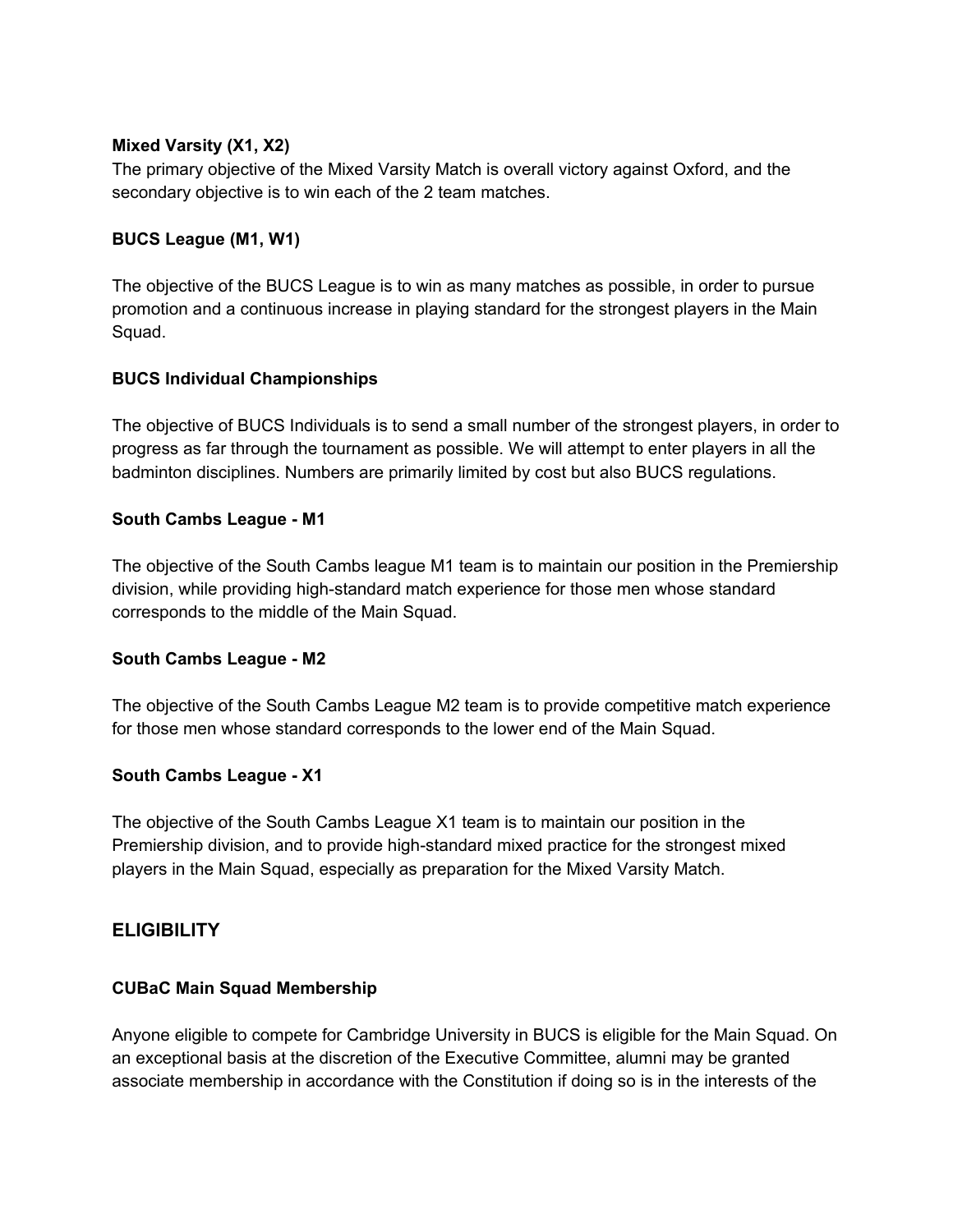Club as a whole. The number of places available varies annually and is dependent on the number of returning players and training space available.

## **CUBaC Development Squad Membership**

Anyone eligible to compete for Cambridge University in BUCS is eligible for the Development Squad.

## **BUCS**

To compete for Cambridge University in BUCS a player must be a current student of the University. Please see the BUCS website: BUCS REG 4 [Individual](https://www.bucs.org.uk/compete/rules-and-regulations/general-regulations/reg-4-individual-eligibility.html) Eligibility

## **South Cambs League**

Any CUBaC member may compete in the South Cambs League, as long as they do not compete for another South Cambs team in the same league. Please see the South Cambs website: [League](http://scambsbadminton.net/index.php/rules-docs-committee/league-rules/) Rules

## **Varsity Match**

To compete in the Varsity Match, an individual must be eligible for BUCS. Additionally, to compete in M1 or W1 where Half Blues are awarded, the Blues Committee rules must be followed, which specify that a player must be a member of a College, along with further restrictions: Blues [Committees](https://www.sport.cam.ac.uk/student-sport/blues-committees) | Sport at Cambridge

## **SELECTION CRITERIA**

## **CUBaC Main Squad Membership**

The selection committee for male players is composed of the Men's Co-Captains only. The selection committee for female players is composed of the Women's Co-Captains only. The Captains are elected at the previous year's AGM, partly on the basis of their suitability for this selection role. They may seek advice from coaches, fellow players or other Committee members, but their decision is final, and may only be challenged through the complaints process detailed in the Constitution.

Returning players who were selected for the previous year's Varsity Match are automatically invited to rejoin the Main Squad without trial. This is because the selection process for the Varsity Match takes place over many weeks and is highly rigorous, and is therefore more reliable than a single weekend of trials. Experience shows that these players never find themselves at the bottom of the Main Squad in terms of standard.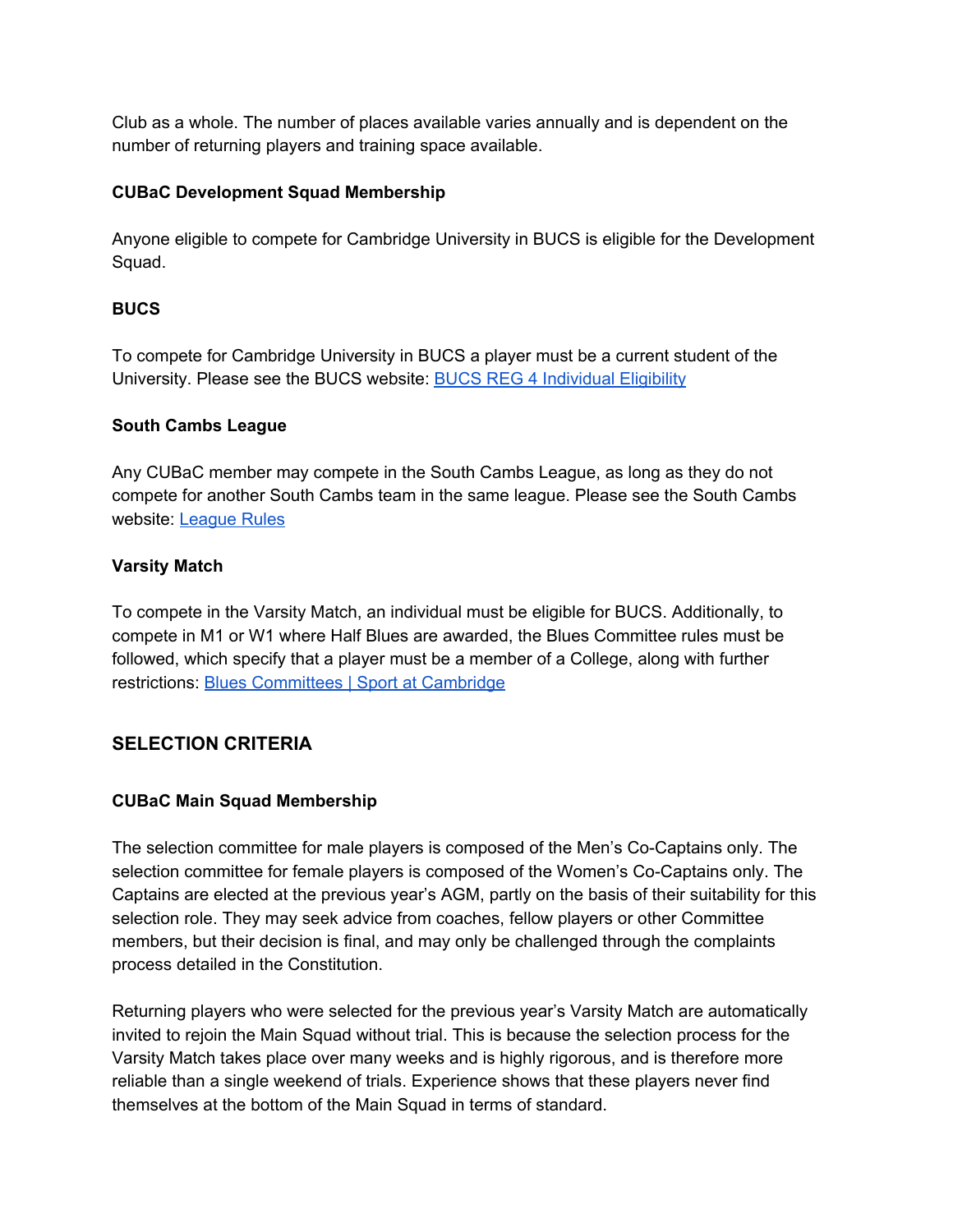Selection for all other players is made on the basis of performance at trials only. The Captains will endeavour to match each trialist with a player of roughly their standard, in order to evaluate their best performance in both singles and doubles. Please note that a high number of trialists and limited time and space resources do limit the amount of attention that can be given to each trialist. Attention will be focused on those near the border between Main and Development Squads, and between Development Squad and rejection.

Consideration will be given to any extenuating circumstances, eg. injuries, which may affect performance on the day of trials.

#### **CUBaC Development Squad Membership**

The selection committee for the Development Squad is composed of the Development Squad Leader(s). They are likely to seek advice from the Men's and Women's Co-Captains at trials.

Selection for the Development Squad may be based on performance at trials. Alternatively, the Development Squad Leader may invite players to join based on performance in the College league, or reliable recommendation.

#### **BUCS League, South Cambs League, and Varsity**

Selection for these competitions will be made on the basis of performance and dedication at training, with consideration given to the specific objectives of each competition as detailed above. In order to pursue the ideal of a data-driven approach to selection, captains will endeavour to record the scores of as many training matches as possible.

## **INFORMING PLAYERS**

## **CUBaC Main & Development Squad Membership**

Players will be informed by the Captains or the Development Squad Leader(s) whether they have been selected. Due to the high numbers of trialists, it is not usually possible to provide feedback on trialists' performance.

#### **BUCS & South Cambs League**

Players will be informed by a Captain through one of our communication channels if they have been selected for a match.